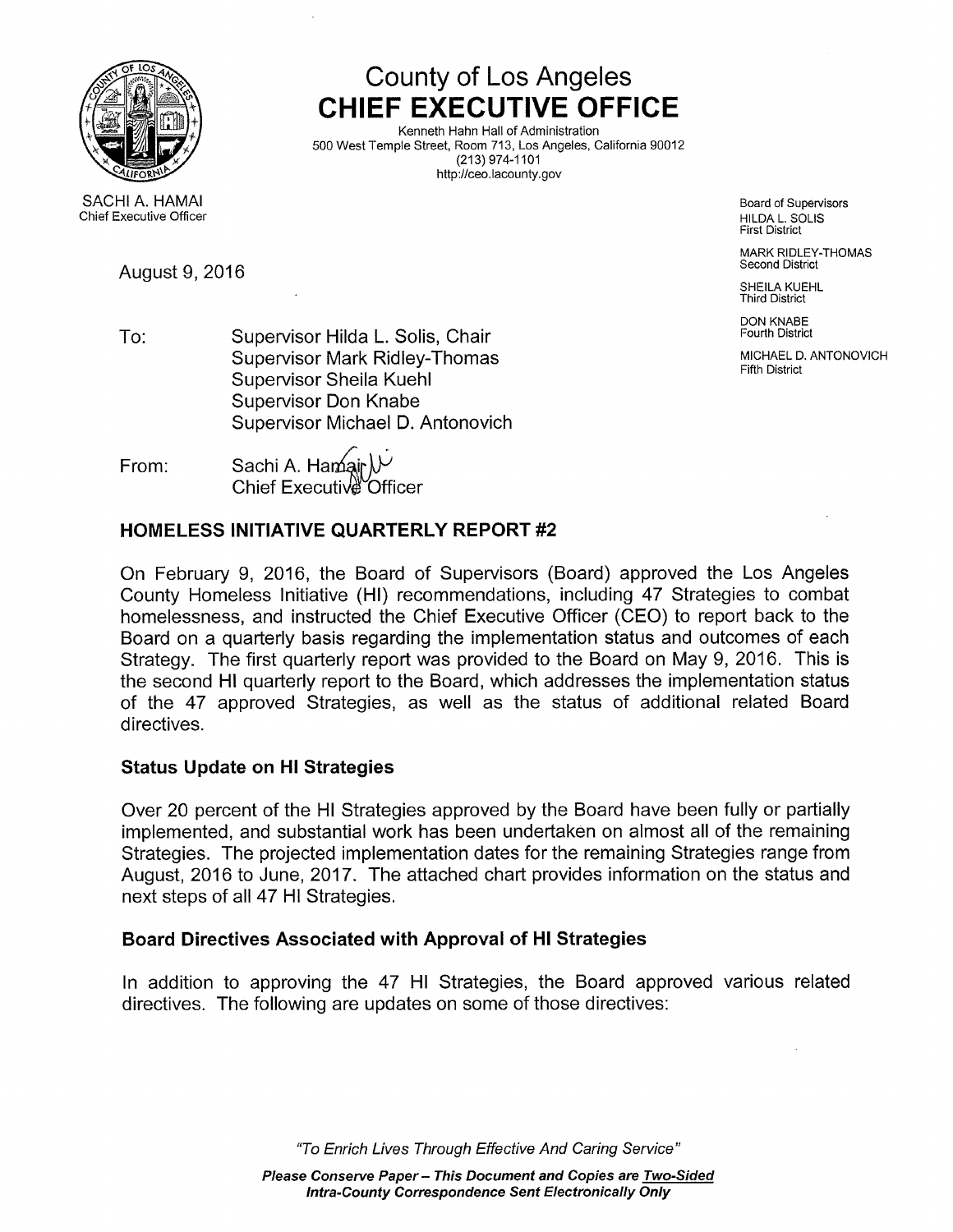Each Supervisor August 9,2016 Page 2

- **Office of Homelessness -** On June 27, 2016, the Board approved the Final 2016-17 County Budget, which included the establishment of the Office of Homelessness within the CEO, effective July 1, 2016. The Office of Homelessness is dedicated to overseeing, coordinating, and ensuring effective implementation of the 47 HI Strategies approved by the Board, as well as being the County's central point of contact for all on-going efforts related to combatting homelessness in Los Angeles County.
- Evaluation Plan On February 9, 2016, the Board directed the CEO to report back in this second quarterly report on the development of an evaluation plan for the HI Strategies. On July 28, 2016, a draft HI evaluation framework was discussed at the regular meeting of the Homeless Policy Deputies. Rather than have the framework submitted with this quarterly report, the deputies requested an opportunity to provide written comments and then have further discussion at a subsequent meeting. Therefore, the HI evaluation framework will be submitted with the next HI quarterly report in November 2016, along with the subset of HI strategy performance metrics which will be finalized by that time.
- Potential Sources of On-Going Revenue Securing an on-going funding stream to sustain the HI efforts has been a priority for the Board, which approved one-time funding of \$99.7 million to support the initial implementation of the 47 HI Strategies. To sustain the Strategies, the Board directed the CEO to explore options for ongoing revenue, in collaboration with the Board. This Office provided the Board with multiple revenue options (including revenue estimates for each option) and collaborated with a polling research firm and Board deputies on extensive polling regarding the various options. Per the Board's direction, this Office advocated for a State law change to permit the County to seek voter approval of a tax on personal income above \$1 million/year to combat homelessness, and continues to advocate for a gubernatorial declaration of a statewide homeless emergency. Throughout this process, this Office has actively engaged community partners via e-mail and webinars regarding the County's legislative advocacy efforts, status of the County's efforts, and community advocacy opportunities. The pursuit of ongoing revenue remains a critical priority.

#### Response to Item 47-A from the February 9, 2016 Board Meeting

On February 9, 2016, the Board adopted item 47-A which included eight directives. Responses to all eight directives were previously submitted to the Board based on the due dates specified in the motion. For three of the directives, follow-up responses are included as part of this quarterly report: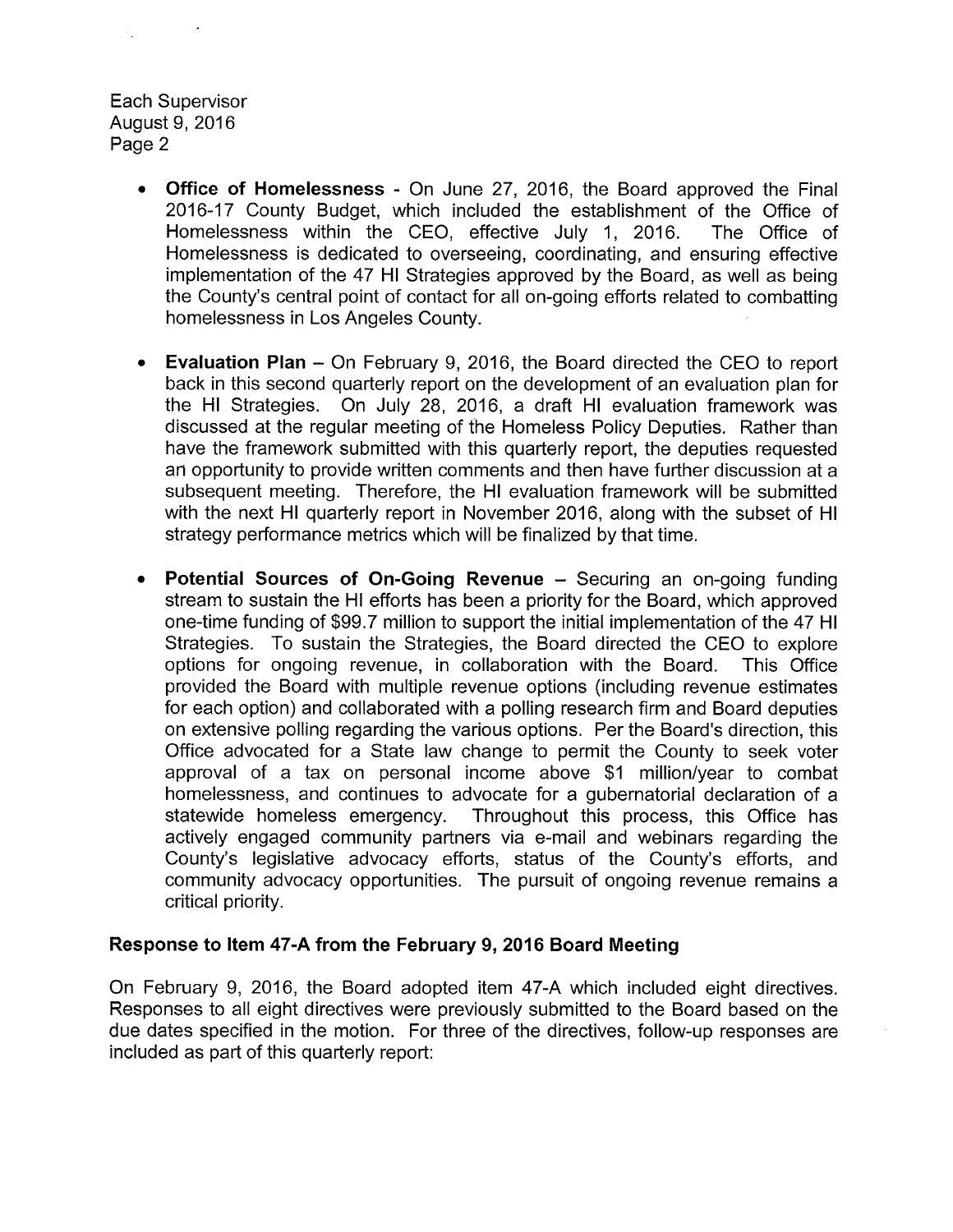Each Supervisor August 9, 2016 Page 3

- Directive 1: On May 9, 2016, this Office indicated that more information was needed to determine if it would be reasonable to allocate funding based on geographic need for Strategy B7, "Interim/Bridge Housing for Those Exiting Institutions." Our conclusion, which was discussed at two regular meetings of the Homeless Policy Deputies, is that it would not be reasonable to distribute the housing sites geographically since we will need to take advantage of available sites wherever they are located. It would also not be reasonable to distribute the housing slots based on where a homeless person was living before entering the institution from which the person is being discharged. Therefore, the funding for Strategy B7 will not be allocated geographically. The determination as to whether it would be reasonable to geographically allocate funding for all other Homeless Initiative Strategies was submitted to the Board as part of the first quarterly report on May 9, 2016.
- Directive 4: The Chief Information Office (CIO) is evaluating available social media platforms which could be utilized for advocacy by interested community members to support the siting and development of affordable and permanent supportive housing in their neighborhoods. Further discussions are being scheduled with candidate platforms to explore how they could be used to promote outreach and advocacy. Recommendations will be incorporated into the next HI quarterly report to the Board on November 9, 2016.
- Directive 6: On June 9, 2016, this Office reported to the Board on a "Capacity Building Initiative to Support Cities to Achieve the Outcomes Sought in the Homeless Initiative," and indicated that a follow-up response would be provided as part of this quarterly report. The HI continues to outreach to the cities and conduct focused work with a subset of interested cities and Councils of Governments (COGs) to maximize city participation in the following areas:
	- Contributing city funding toward the cost of rapid re-housing for homeless city residents;
	- Dedicating federal housing subsidies to permanent supportive housing for chronically homeless individuals;
	- Ensuring that law enforcement and other first responders effectively engage homeless families and individuals; and
	- Using land use policy to maximize the availability of homeless and affordable housing.

To date, fifteen cities are collaborating with the County on one or more strategies: Carson, Downey, Glendale, Inglewood, Long Beach, Los Angeles, Montebello, Pasadena, Pomona, Redondo Beach, San Gabriel, Santa Monica, South Gate, West Covina and West Hollywood. Additionally, COG responses to the HI's outreach efforts have been positive thus far, and meetings have taken place with the Gateway Cities, San Gabriel Valley, and Southbay Cities COGs.